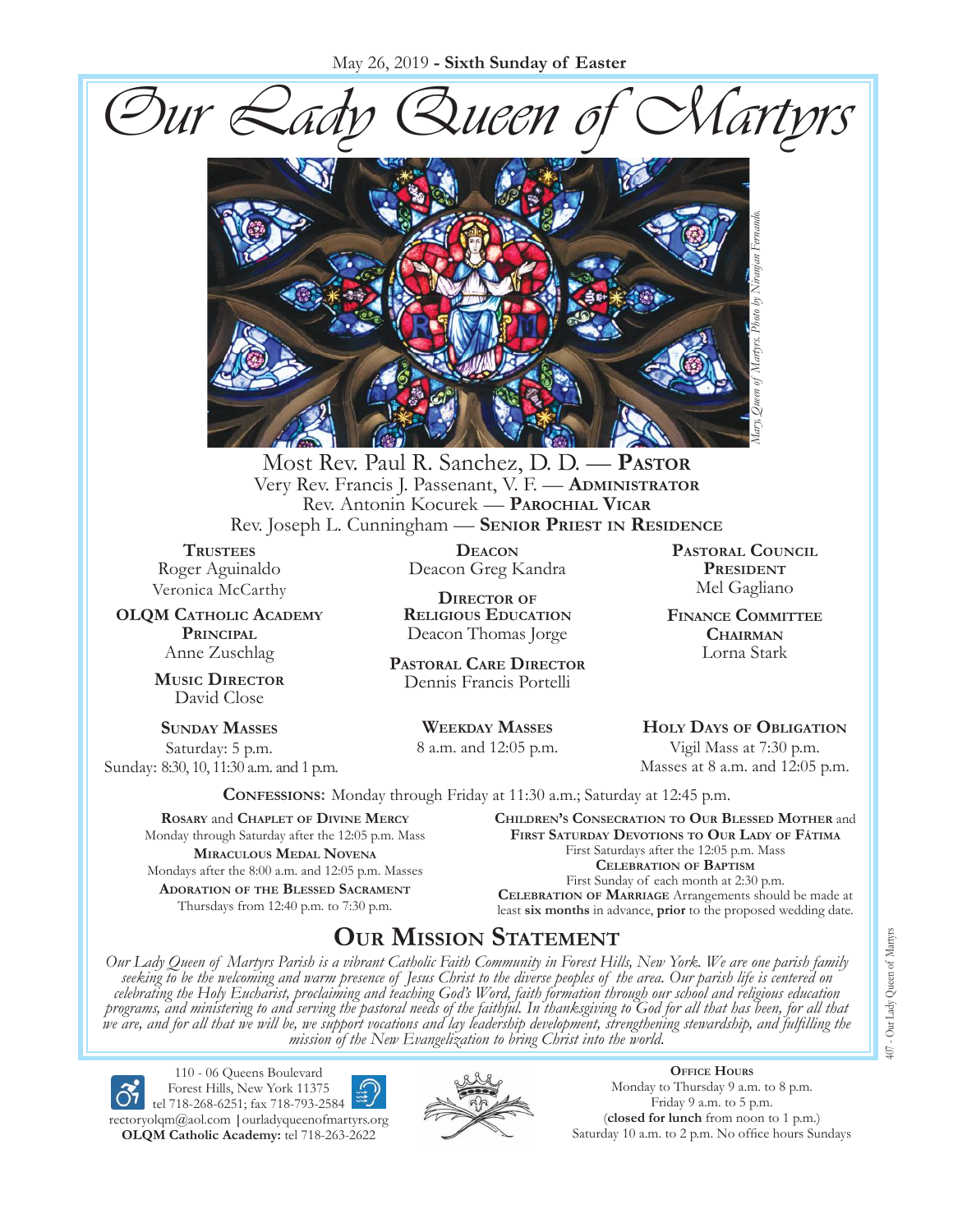# **Masses for the Week**

*Saturday, May 25* **Saint Bede the Venerable 8 a.m.** Cesar Pupiales **12:05 p.m***.* Clarence (Larry) Nassauer **5 p.m.** John and Gerda Danies

*Sunday, May 26* **10 a.m. Family Mass celebrated for the parishioners of Our Lady Queen of Martyrs** *Children's Liturgy of the Word* 

> *Monday, May 27* **Saint Augustine of Canterbury 8 a.m.** Gilbert Munoz **12:05 p.m.** Edie Sorentino

> > *Tuesday, May 28* **8 a.m.** Debora Vargas **12:05 p.m***.* John Bonavita

*Wednesday, May 29* **8 a.m.** William Craine **12:05 p.m.** Vincenzo and Maria Malizia **7:30 p.m.** Msgr. Michael J. Dempsey **Vigil Mass for the Ascension**

*Thursday, May 30* **Ascension of the Lord** *(Holy Day of Obligation)* **Mass at 8 a.m. and Sung Mass at 12:05 p.m.**

*Friday, May 31* **Visitation of the Blessed Virgin Mary 8 a.m.** Jorel Ilawan **12:05 p.m***.* Sevaio Cerminaro

> *Saturday, June 1* **Saint Justin 8 a.m.** Souls in Purgatory **12:05 p.m***.* Lynn Mazur Stauffer **5 p.m.** Nancy DeFeo

# **Remember Our Sick**

Blanche Aeppli, Svetiana Abramova, Alexander Berardino, Mark Bradley, Luis Fernando Cardenas, Augustine Cisneros, Maria Comacho, Mary Ann Cornell, Irene Cucurella, Tracy Cuva, Joan Donnelly, Norman Doucette, Baby Luka Dudashvili, Lidia Flores, Daniel Garcia Sr., Anne Gorin, Stephanie Feldman, Alice Fromer, Gaye Fruscione, Pat Gmerek, Alex Guttierez, Ann Harding, Sean Harrison, Robert Heyer, René Hojilla, Henry Johnson, Lynne Keeley, Jacqueline Lisandrelli, Liz Maryon, Artur Mavashev, Louie Mavashev, Marina Mavashev, Veronica Nissan, Richard O'Keeffe, Connie Panaralla, Clara Patoff, Grace Plank, Maureen Piatt, Nancy Piotrowski, Veronica Pulanski, Nora Radocea, Scott Salbo, Dr. Anthony Sarro, Scaturro family, Steven Strumpf, Chris Townley, Gail Whelan, Brittany Zaita—**and all parishioners currently in nursing homes, hospitals or confined to their homes**

# **Main Events of the Week**

*Sunday, May 26* **2 p.m.,** *church plaza:* **Living Rosary 2:30 p.m.,** *rectory:* **Baptism Instruction**



**Rectory offices closed Regular Masses at 8 a.m. and 12:05 p.m.**

*Tuesday, May 28* **2 p.m.,** *church:* **Wedding Tomasz Kowacz /Kealdra Cobb 7:30 p.m.,** *choir loft:* **Choir Rehearsal**

*Wednesday, May 29* **Religious Education (Closing Ceremony) 3:45**–**5 p.m.:** *levels 1, 2, 3, and 4*  **7**–**8:15 p.m.:** *levels 5, 6, Confirmation, FFO  I*

**7:30 p.m.,** *church:* **Vigil Mass for the Ascension** 

*Ascension Thursday, May 30* **Holy Day of Obligation Masses at 8 a.m. and 12:05 p.m.**

**After 12:05 p.m. Mass,** *church:*  **Exposition and Adoration of the Blessed Sacrament**

**7:30 p.m.** *church:* **Benediction** 

*Friday, May 31* **6:30**–**9 p.m.,** *McLaughlin Hall:* **Martyrs Active Youth Organization (Wrap-up)**

**7:30 p.m.,** *rectory (enter through glass door off 72nd Road):* **Charismatic Prayer Group meeting**

*Rectory = main meeting room (lower level)*

# **Remember Our Deceased**

Felicidad Cajigas Maria Aurora Cusido Deacon Jose L. Ovieda

#### **We pray for the men and women of our Armed Forces serving in the U.S. and abroad**

Eric Böhm, Sergio Borrero, Thaddeus Buenaventura, Ricardo Cantillo, Bobby DiTroia, Armando Fellin, Andrew Gonzalez, A. Jay James, William (Will) Klos, Michael Le Floch, Louis Mannino, Jean-Marc Moïse, Brian Quinn, Justin Pabse, Adam Rearick, Rodney Ross, McNeely Royal, Victoria Tissler-Bacca, Charles Torres, Jose J. Vaz, Mollie Rae Whitley, William **lives for our safety, including police, fire, corrections and military personnel.**

407 - Our Lady Queen of Martyrs  $+00$ 

Youssef, Phillip Whitley, Jeff Zabala. **Please pray for all who risk their**<br>lives for our safety, including police, fire, corrections and military<br>personnel.<br>ailable if you have trouble hearing during Mass. Please visit th WELCOME! Sound-enhancing assistive listening device is available if you have trouble hearing during Mass. Please visit the sacristy for information. If a disability makes it difficult for you to fully participate at Mass or other activities of our parish, email our **Parish Advocate for Persons with Disabilities**, Karen Mongiello, at [disabilities.olqm@gmail.com](mailto:disabilities.olqm@gmail.com), to make your special needs known.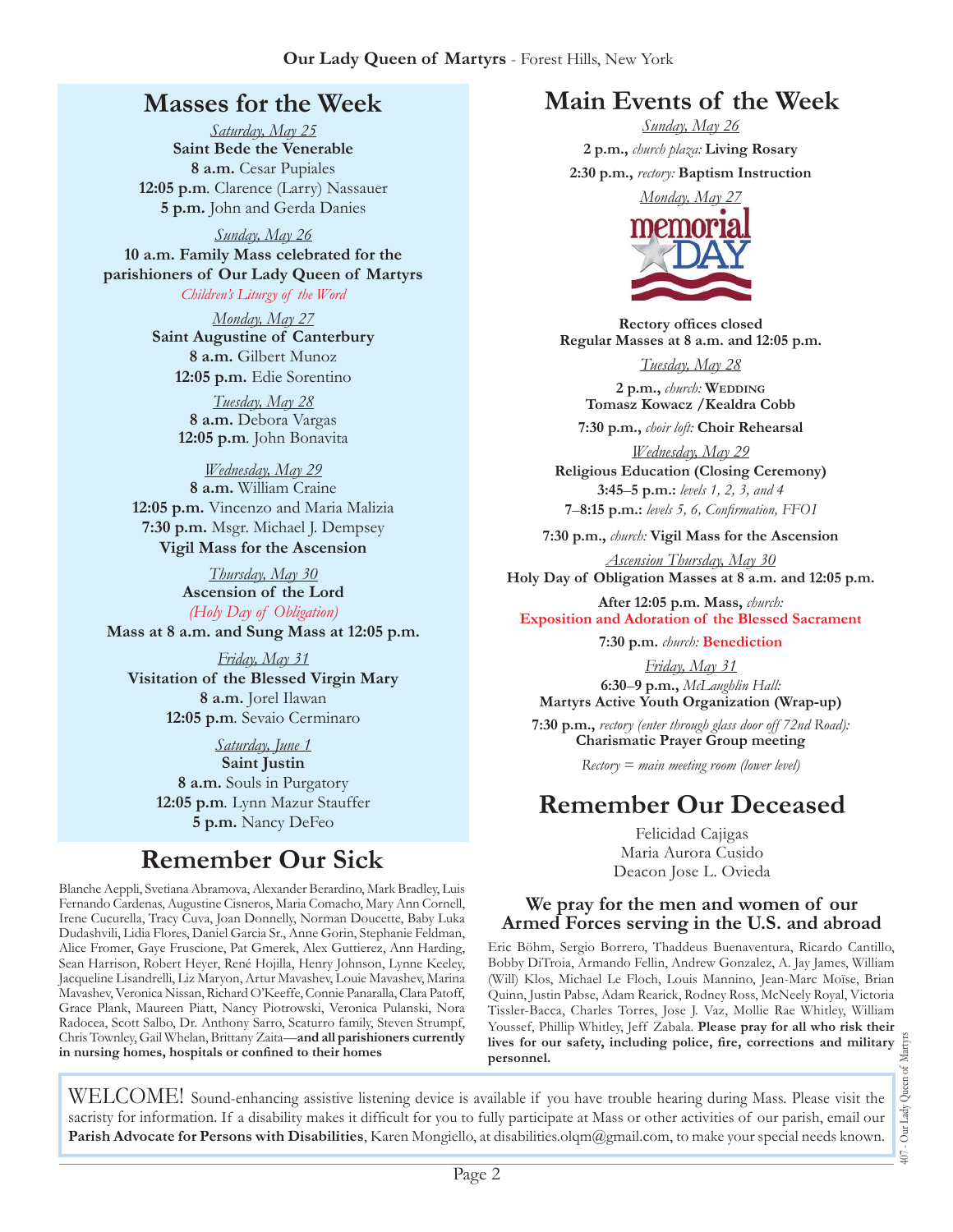# **Sunday Mass Assignments Order of Mass**

SATURDAY, MAY 25

#### *5 p.m.*

*Celebrant:* Father Cunningham *Lectors:* Sandy Singh, John Doyle *Leader of Song:* Jennifer Gliere *EMHCs:* Joseph Pollini, Yorke Mizelle

#### SUNDAY, MAY 26

#### *8:30 a.m.*

*Celebrant:* Father Antonin *Lectors:* Aldison Andrade, Alejandra Caycedo *Leader of Song:* Jennifer Gliere *EMHCs:* Jack Butera, Roger Aguinaldo, Theresa Bryant

#### *10 a.m.*

*Celebrant:* Father Passenant *Lectors:* Celeste Zervas, Judith Balasubramaniam *Leader of Song:* Paula Rocheleau Hernández *Children's Liturgy of the Word:* Theresa Bryant

*EMHCs:* Gerald Abes, Margarita Forero, Eileen Corrado

#### *11:30 a.m.*

*Celebrant:* Bishop Sanchez *Lectors:* Charles Tse, Anita Das *Leader of Song:* Paula Rocheleau Hernández *EMHCs:* Jonathan Rodriguez, Joe Cardenas, Alicia Cardenas

## *1 p.m.*

*Celebrant:* Father Cunningham *Lectors:* Dorothea Brady, Noila Johnson *Leader of Song:* Jennifer Gliere *EMHCs:* Beth Barretto, Maria de Jesus Aguirre, Eddy Eng

*Members of the Altar Server Society at all Sunday Masses*

**Thank you to all those who serve as ushers**

**Sixth Sunday of Easter** *Cycle C—Choir Mass at 11:30 p.m.* 

**Entrance** *Missal #181—*"Christ, the Lord, Is Risen Today" **Mass Parts:** Mass of St. Peter and St. Paul *(Schiavone)*

**First Reading** *Missal pgs. 162-163—*Acts of the Apostles 15:1-2, 22-29

**Responsorial Psalm**—Missal pg. 163

**Second Reading**

*Missal pg. 163—*Revelation 21:10-14, 22-23

**Gospel:** *Missal pgs. 163-164—*John 14:23-29

**Homily**

**Offertory**

"I Will Lift Up Mine Eyes" *(L. Sowerby) —Choir Missal #523—*"Prayer of St. Francis"

**Communion**

"Creation Will Be at Peace" *(A. Page)—Choir* "Regina Caeli"*— Leader of Song Only Missal #326—*"I Received the Living God"

**After the Closing Prayer** *(before announcements)*

**In Honor of Memorial Day** *Missal #627—*"America the Beautiful"

**Closing Hymn** *Missal #178*—"The Day of Resurrection"

# **Second Collections**

›› Today's second collection is for our Pastoral Care ministry. ›› Sunday, June 2, the second collection is for our parish copies of *The Tablet*. There is also an envelope for Catholic Communications. ›› Please use the blue envelope at any time to contribute to the Parish Endowment Fund or, at our Parish Giving portal, select Blue Envelope from the pull-down menu. More at ourladyqueenofmartyrs.org/blue-envelope.



*Giotto's Ascension, Scrovegni Chapel, Padua, Italy, ca. 1300*

#### **ASCENSION OF OUR LORD — Holy Day of Obligation —**

Vigil Mass on Wednesday, May 29 at 7:30 p.m. Holy Day Masses on Ascension Thursday, May 30 at 8 a.m. & 12:05 p.m.

**ROSARY After today's 1 p.m. Mass in the church plaza** We encourage everyone to join us to

pray the rosary.

**LIVING** 

407 - Our Lady Queen of Martyrs

407 - Our Lady Queen of Martyrs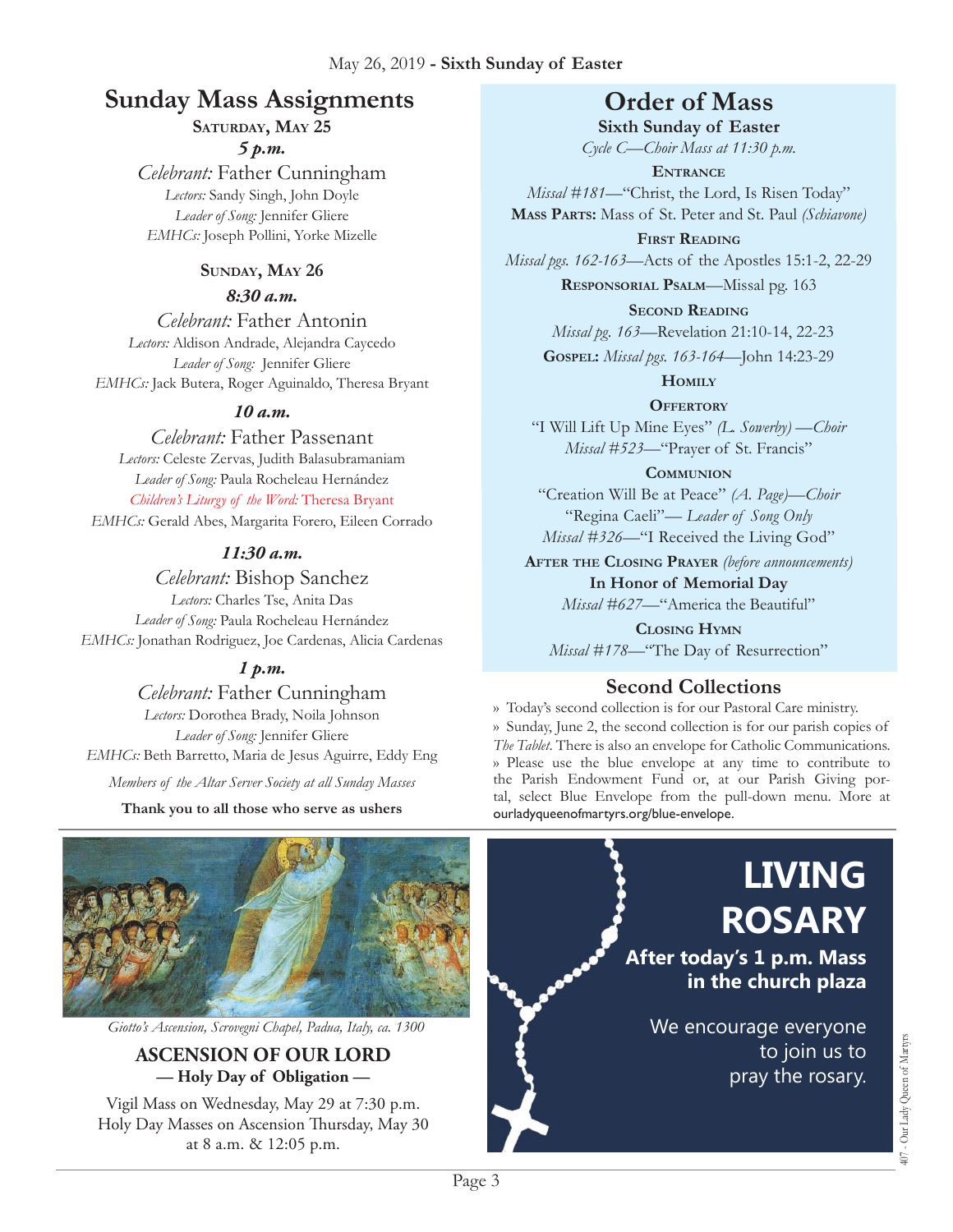## **Bereavement Support Can Help**

The parish support group offers help and healing for the hurt of losing a loved one. Meetings are always Monday evenings from **7 p.m. to 9 p.m**. in the rectory. The next meetings are **June 3 and June 17.** If interested in attending, please contact the parish rectory at 718-268-6251 or email the group facilitator, Commissioned Lay Pastoral Leader Yorke Mizelle, at [ymizelle@nyc.rr.com.](mailto:ymizelle@nyc.rr.com)

# **Sponsors Requested!**



If you would like to help pay for our Altar Servers' annual trip to Six Flags — as a way to thank them for their year-long dedication — please use the special envelopes marked **OLQM Altar Server Sponsorship**  (available near the church doors). Our many, many altar servers thank you!

## **Putting Faith into Action**

We acknowledge and appreciate the \$670 raised for the programs of Catholic Relief Services by the children of our Religious Education program as a Lenten sacrifice. Way to go, kids!

# **CYO TRI-M Boys' Swim Team Tryouts**

Registration and tryouts for new members for the 2019/2020 season will be **Monday June 3, from 6 p.m. to 7 p.m. at the Community House Pool** (15 Borage Pl., Forest Hills). Boys ages 5–13 who can swim the length of a 25-yard pool at least freestyle, in good form, may try out. Bring a swimsuit, goggles, and towel. No previous swim team experience necessary. Swimmers of all religious affiliations and nonparochial students are welcomed but must reside in or have connections to schools in the neighborhoods surrounding Our Lady of Mercy or Our Lady Queens of Martyrs in Forest Hills (i.e., Rego Park, Middle Village, Glendale, Ridgewood, Elmhurst, Kew Gardens, Briarwood, Woodhaven, Richmond Hill). Contact Head Coach Mary Leong at 718-793-4082 for more information.



#### **Sacred Music Society Sweepstakes Drawing today**

It's the last day to purchase a sweepstakes ticket. The drawing is after the 1 p.m. Mass. This important fundraising activity helps us continue the special liturgies and concerts presented by the Sacred Music Society of Our Lady Queen of Martyrs.

#### **Tickets \$50 each. Winner will receive \$1,000.**

You don't need to be present at the drawing to win—the bulletin will carry the winner's name. Thank you for your continued support of the Sacred Music Society!

# **Blue Army Pilgrimage**

The **OLQM Charismatic Prayer Group** invites all to join the pilgrimage to the Blue Army Shrine of Our Lady of Fatima in Washington, NJ. **July 13** (Saturday). Departure time: **8:30 a.m.** (sharp). Meet in front of the church at the corner of Ascan Avenue and Queens Blvd.

**\$45/person**. Please reserve your seats early! Contact any of the following prayer group members: Virgie Punto 917-770-0897 Cely de Borja 347-743-2304 Cecille Mendoza 347-453-4147 Marilyn Pagmanua 347-791-4398



FIRST COME, FIRST SERVED!

#### Attn: Students and Parents

**2019 TACHS Prep Course at St. John's Preparatory School** (21-21 Crescent St., Astoria). **Starts in September for 8th-grade students** who are considering applying to Catholic high schools. Strengthen skills, reinforce concepts, improve test performance in reading, mathematics, language arts. For more information and an online application, please visit<www.stjohnsprepschool.org> or call the Admissions office (718-721-7200, ext. 699) for questions.

*"The Advocate, the Holy Spirit, whom the Father will send in my name, will teach you everything and remind you of all that I told you." John 14:26*

#### *No one has greater love than this, to lay down one's life for one's friends. (John 15:13)*

On this Memorial Day weekend, remember the men and women of the Armed Services who have died in the defense of our nation. God bless the families of our fallen troops, and fill their homes and their lives with your strength and peace.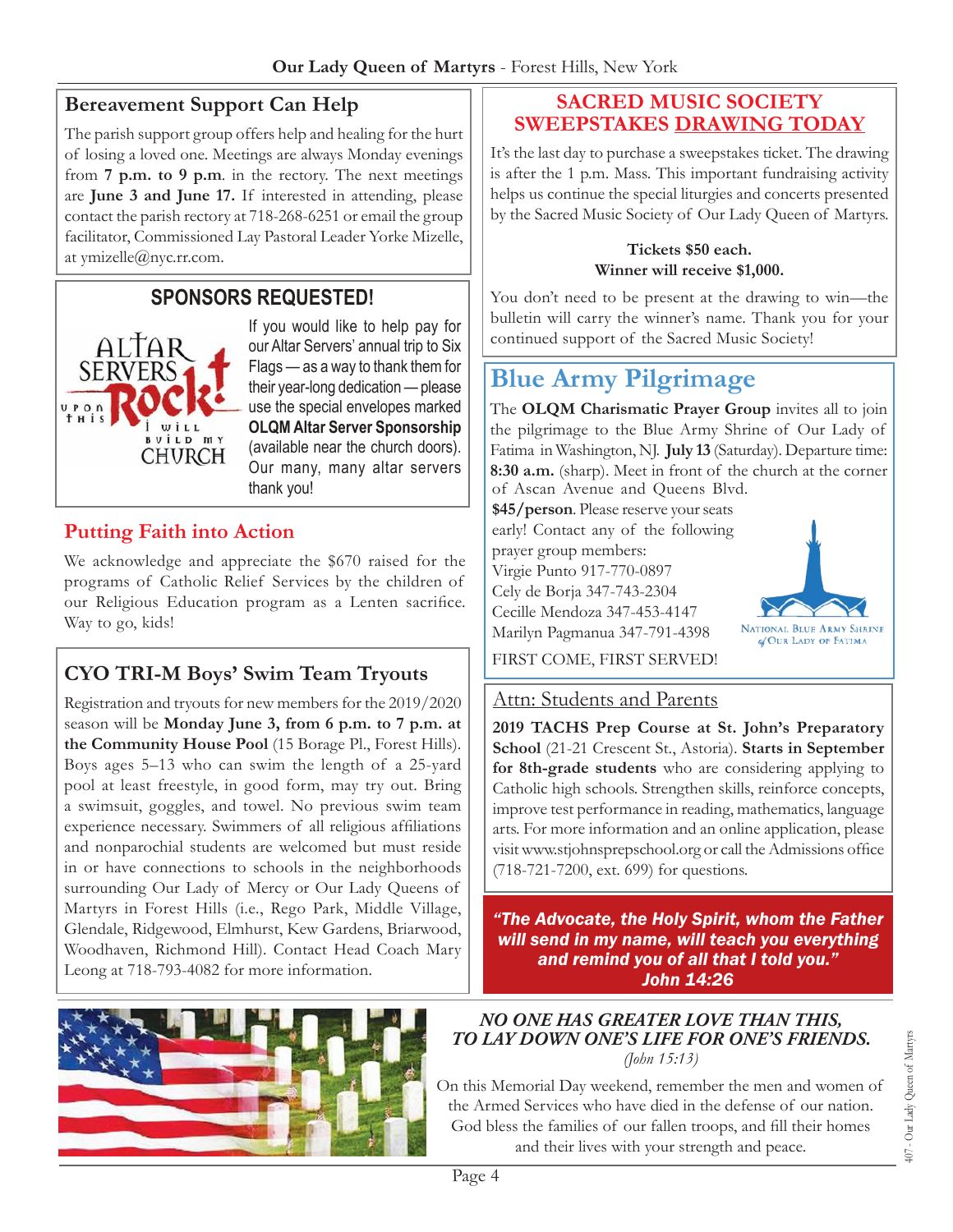# **~Regina Caeli ~**

Regina Caeli (Latin for "Queen of Heaven") is a Marian hymn and devotional prayer that is performed from Holy Saturday through Pentecost Sunday. Traditionally, it replaces the more familiar Angelus during the Easter season, although today it is sung primarily in convents and monasteries in the original Latin. This month of May, please pray the *Regina Caeli* as a tribute to the Blessed Virgin Mary and to our Lord's resurrection.

 $\sum_{\substack{\text{Quia quem meruisti portare} \\ \text{Resurrexit Sicut dixit, Alleluia}}}$ Quia quem meruisti portare. Alleluia. Resurrexit Sicut dixit, Alleluia. Ora pro nobis Deum. Alleluia.

Gaude et laetare, Virgo Maria, Alleluia. Quia surrexit Dominus vere, Alleluia.

Oremus. Deus, qui per resurrectionem Filii tui, Domini nostri Iesu Christi, mundum laetificare dignatus es: praesta, quaesumus; ut per eius Genetricem Virginem Mariam, perpetuae capiamus gaudia vitae. Per eundem Christum Dominum nostrum. Amen.

# **RCIA Invitation Rite of Catholic Initiation for Adults**

RCIA is a journey of faith through the sacraments of Baptism, Eucharist, and Confirmation for those age 18 and older. This ministry helps us to grow our Catholic family year after year. If you know someone who desires to become a Catholic, this program of welcome, prayer, and reflection will help them take the next step. RCIA is also for baptized Catholics needing to complete First Communion or Confirmation. It is our privilege to help you become fully initiated into the Catholic Church. Contact our rectory by email or phone [\(rectoryolqm@aol.com](mailto:rectoryolqm@aol.com); 718-268-6251) and someone will follow up with you.

## **Catholic Schools Night at MCU Park**

**Monday, June 17 @ 7 p.m.** This annual gathering honors the valedectorians and salutatorians from Catholic elementary schools and academies. Softball pre-game with Teachers vs. Priests followed by a Brooklyn Cyclone Game. This year there will be a limited edition Sr. Shirlee MVP bobblehead. Call 718-37-BKLYN for tickets. MCU Park is at 1904 Surf Avenue, Brooklyn.

## **Weekly Collections**

The collection figures for Sunday, May 19, were not available in time for this week's bulletin deadline. The collection figures will appear in a future bulletin.

Leen of Heaven, rejoice, Alleluia.<br>For He whom you did merit to be<br>Has risen, as he said, Alleluia.<br>Pray for us to God Alleluia. For He whom you did merit to bear, Alleluia. Has risen, as he said, Alleluia. Pray for us to God, Alleluia.

Rejoice and be glad, O Virgin Mary, Alleluia. For the Lord has truly risen, Alleluia.

Let us pray: O God, who gave joy to the world through the resurrection of Thy Son, our Lord Jesus Christ, grant we beseech Thee, that through the intercession of the Virgin Mary, His Mother, we may obtain the joys of everlasting life. Through the same Christ our Lord. Amen.

## **How the Good News Spreads**

Next Sunday we'll take a special collection for our parish copies of *The Tablet*—the popular diocesan newspaper and for children's dismissal materials. The separate Catholic Communication Campaign will help our diocese, too, because 50% of funds collected are designated for local communications projects; the rest goes to the U.S. Bishops' National Office of Communications, which makes grants for sharing the Gospel message through TV, radio, internet, and social media in developing countries, where the Church is growing but lacking in resources. Please be generous.



## **Contact Us**

**By Email** Rectory Office: **rectoryolqm@aol.com** Pastor's Office: pastorolqm@aol.com Administrator's Office: admn.olqm@yahoo.com Bulletin Subjects: olqmcomm@aol.com OLQM Catholic Academy info@olqmca.org Pastoral Care Office: dfport@gmail.com Religious Education Office: olqmreled@gmail.com Deacon Greg Kandra: dcngreg@gmail.com Disabilities Advocate [disabilities.olqm@gmail.com](mailto:disabilities.olqm@gmail.com) **By Telephone**

Rectory Office: **718-268-6251 Emergency** (last rites) 718-810-9788 (*after office hours)* OLQM Catholic Academy:

718-263-2622

Religious Education Office: 718-263-0907

OLQM Charity Outreach: 718-268-6251, ext. 43

#### **Online**

www.ourladyqueenofmartyrs.org Facebook, Twitter and Instagram: @OLQMChurch OLQM Catholic Academy: www.olqmca.org